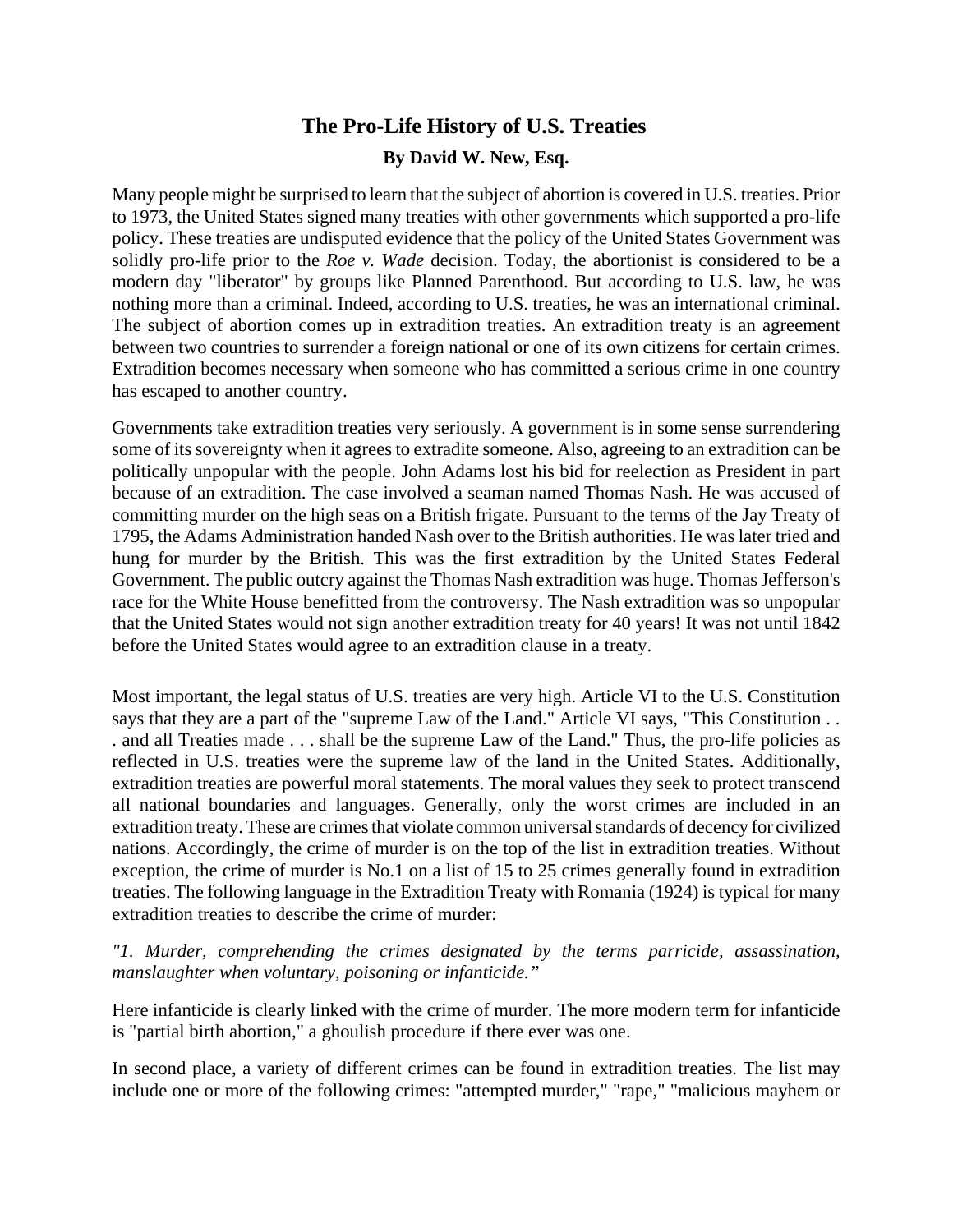serious injury to the body," "willful assault resulting in grievous bodily harm" and *"abortion."* The above Extradition Treaty with Romania (1924) puts attempted murder in the No.2 spot. It says:

#### *"2. The attempt to commit murder."*

However, of the 60 extradition treaties that I could find which covered the subject of abortion, 14 treaties put abortion in the No.2 spot. The latest was with Uruguay which was signed in April 1973, just months after the *Roe v. Wade* decision. Over the years, the United States has signed 60 different treaties which included the subject of abortion with 49 nations. Sometimes, the U.S. signed multiple extradition treaties with the same country. As discussed above, extradition treaties or a treaty that included an extradition clause date back to 1795. However, due to the Thomas Nash Affair, extradition treaties were not a popular topic in the 19th Century. Thus, the first treaty that I found which covered the subject of abortion was with Belgium in 1882. The 1882 Belgium treaty put abortion in third place. It said:

# *"3. Rape, or attempt to commit rape. Bigamy. Abortion."*

Abortion is ranked very high on the list of crimes in extradition treaties. It occupied second place 14 times and third place 26 times. In one treaty, abortion was put in first place after murder and manslaughter. Thus, of the 60 treaties which covered the subject of abortion, abortion was ranked either in the No.1, No.2 or No.3 spot for a total of 41 times or 68% of the time. The lowest rank I found for abortion was in the No.18 spot. This was in a treaty with Cuba (1926).

By far the most popular language used to describe the crime of abortion was as follows:

# *"3. Rape, abortion, carnal knowledge of children under the age of twelve years."*

This was the language used in the Extradition Treaty with Romania (1924) discussed above. This language or substantially similar language appears in approximately 24 other U.S. extradition treaties from 1904 (Spain) to 1964 (Brazil). Rather than being described as "a defender of a woman's right to choose," here the abortionist is linked with rapist and child sex offenders. In 1930, in a treaty with Pre-Nazi Germany, the crime of abortion was described this way:

#### *"3. Rape, immoral assault, incest, abortion, carnal knowledge of children under the age of twelve years."*

No doubt Planned Parenthood and NOW would be outraged if the United States entered into any extradition treaty with this kind of language. In any case, the style of extradition treaties changed in the 1980's. Rather than list specific crimes, modern extradition treaties simply say a country will extradite a person for any offense which carries a prison sentence greater than one or two years. Thus, the number of extraditable crimes has increased substantially. With the rise of international terrorism and other international crimes, extradition treaties have taken center stage in U.S. foreign policy.

# **The Effect of Roe v. Wade on U.S. Extradition Treaties**

The effect of *Roe* on U.S. extradition treaties was profound. The abortionist was no longer linked with rapist and child sex offenders. Instead, a new term was used. The new term was "Illegal